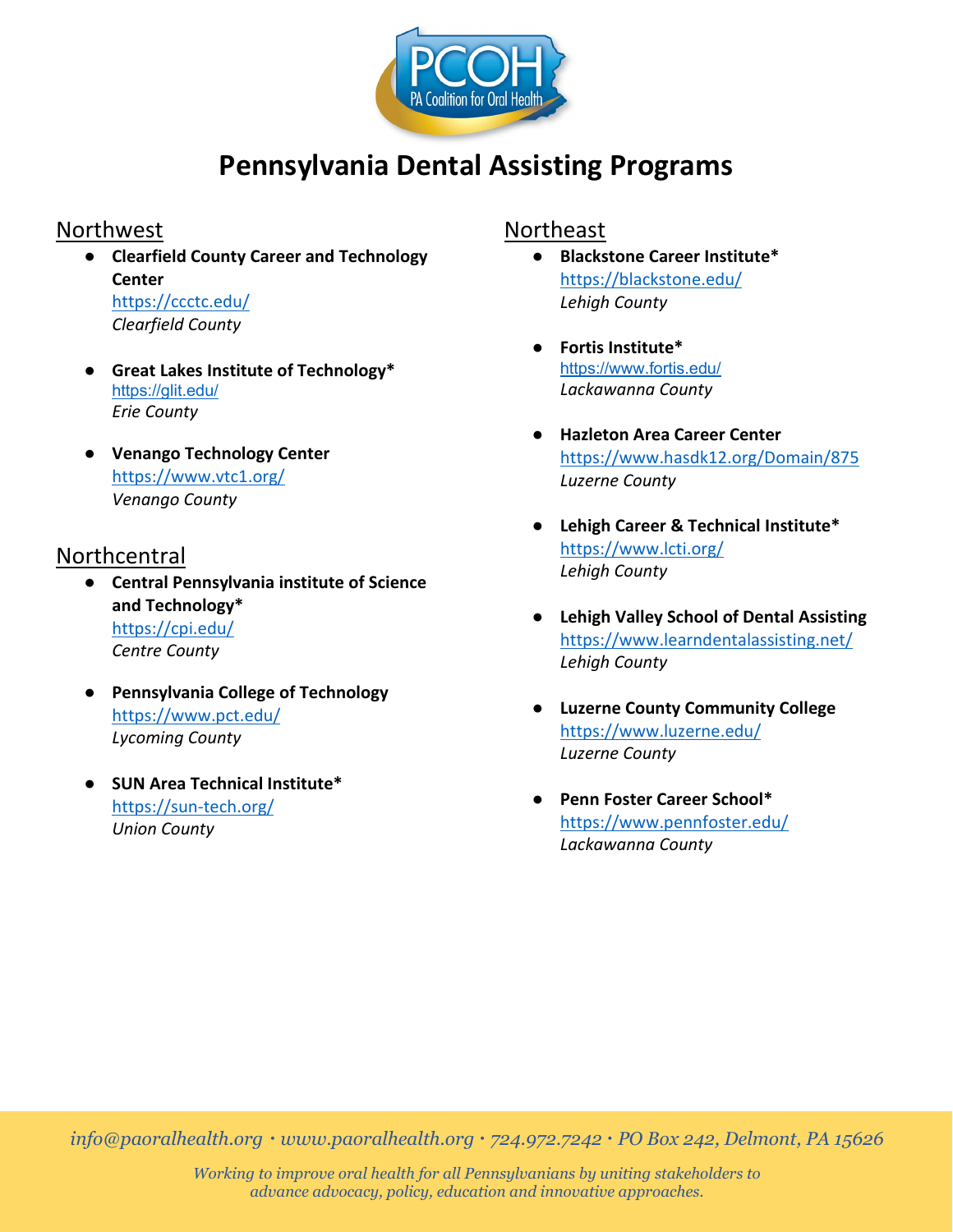

## Southwest

- **A.W. Beattie Career Center\*** <https://www.beattietech.com/> *Allegheny County*
- **Commonwealth Technical Institute and Hiram G. Andrews Center** [https://www.dli.pa.gov/Individuals/Disabilit](https://www.dli.pa.gov/Individuals/Disability-Services/hgac/Pages/default.aspx) [y-Services/hgac/Pages/default.aspx](https://www.dli.pa.gov/Individuals/Disability-Services/hgac/Pages/default.aspx) *Cambria County*
- **Cornerstone Dental Assistant Academy** [https://www.cornerstonedentalassistantacad.c](https://www.cornerstonedentalassistantacad.com/) [om/](https://www.cornerstonedentalassistantacad.com/) *Allegheny County*
- **Institute of Medical and Business Careers** <https://imbc.edu/program/dental-assisting/> *Allegheny County*
- **Somerset County Technology Center\*** <http://www.sctc.net/> *Somerset County*
- **Pittsburgh Career Institute** <https://pci.edu/> *Allegheny County*
- **The University of Pittsburgh School of Dental Medicine** *Allegheny County*
- **Westmoreland County Community College\*\*** <https://westmoreland.edu/> *Westmoreland County*

## **Southcentral**

- **Cumberland-Perry Area Vocational Technical School\*** <https://www.cpatech.org/> *Cumberland County*
- **Dauphin County Technical School** <https://dcts.org/> *Dauphin County*
- **Franklin County CTC** <https://www.franklinctc.com/> *Franklin County*
- **Greater Altoona Career & Technology Center\*** <https://www.gactc.edu/> *Blair County*
- **Harrisburg Area Community College-HACC\*\*** <https://www.hacc.edu/> *Dauphin County*
- **Lebanon County Career and Technology Center\*** <https://www.lcctc.edu/> *Lebanon County*
- **The Adult and Continuing Education Center at York County School of Technology** <http://www.ytech.edu/adult-ed> *York County*
- **York County School of Technology** <http://www.ytech.edu/> *York County*
- **YTI Career Institute\*** <https://yti.edu/> *Blair County & York County*

*info@paoralhealth.org ∙ www.paoralhealth.org ∙ 724.972.7242 ∙ PO Box 242, Delmont, PA 15626*

*Working to improve oral health for all Pennsylvanians by uniting stakeholders to advance advocacy, policy, education and innovative approaches.*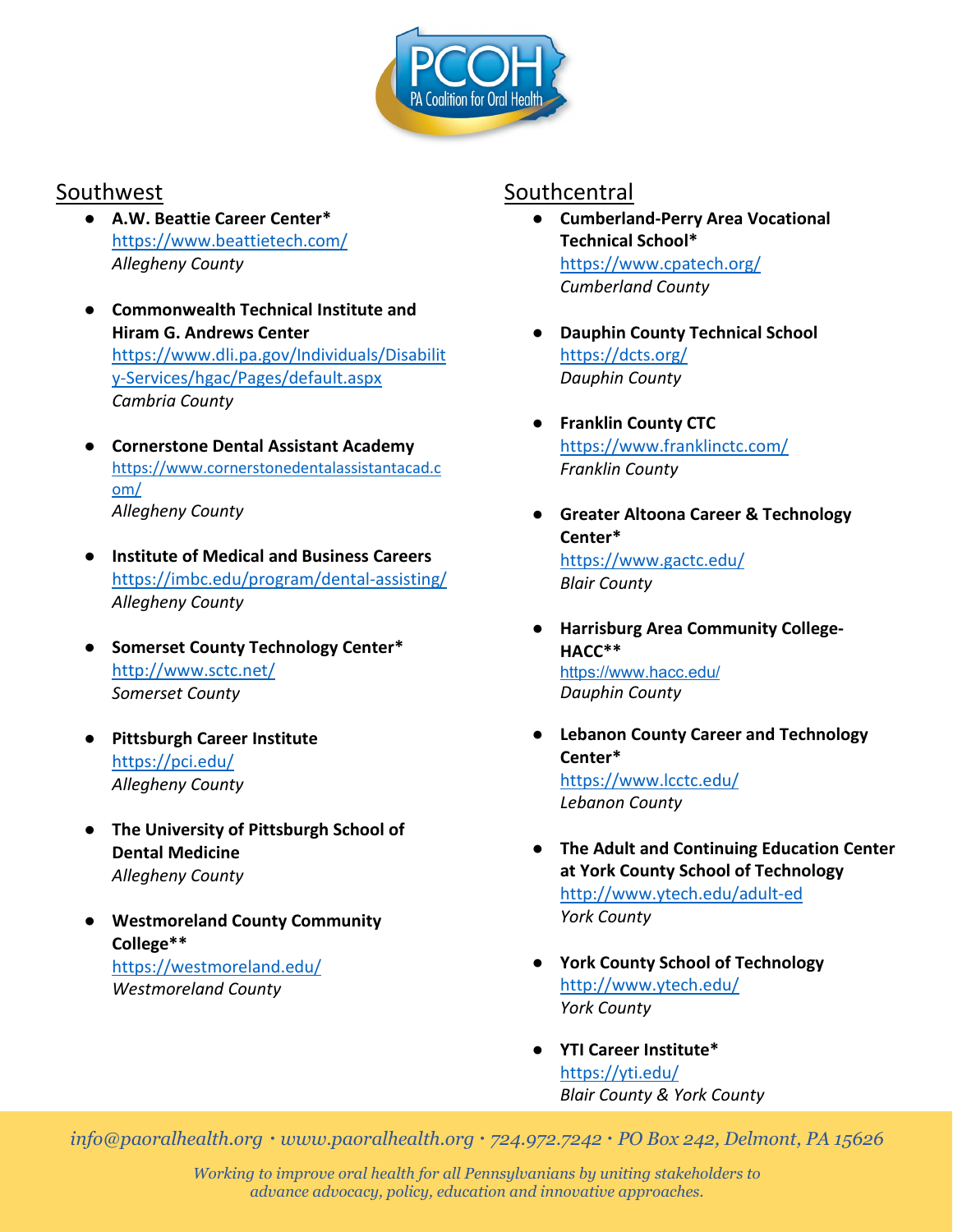

## Southeast

- **A Philip Randolph Career & Technical High School\*** <https://randolph.philasd.org/> *Philadelphia County*
- **Abram and Goldie Cohen Dental Programs Center** <https://www.harcum.edu/> *Montgomery County*
- **All-State Career School\*** [https://www.allstatecareer.edu](https://www.allstatecareer.edu/) *Delaware County*
- **Berks Career & Technology Center\*** <https://berkscareer.com/> *Berks County*
- **Berks Technical Institute\*** <https://www.berks.edu/> *Berks County*
- **Bucks County Community College** <https://www.bucks.edu/> *Bucks County*
- **Bucks County Technical High School\*** <https://www.bcths.com/> *Bucks County*
- **CHCI-Contemporary Health Career Institute** <https://chcicareer.com/> *Chester County*
- **Community College of Philadelphia\*** <https://www.ccp.edu/> *Philadelphia County*
- **Delaware County Community College-Marple Campus** <https://www.dccc.edu/> *Delaware County*
- **Delaware County Technical High School\*** <https://www.dciu.org/dcts> *Delaware County*
- **Harcum College\*\***  <https://www.harcum.edu/> *Philadelphia County, Montgomery County, & Chester County*
- **Kensington Health Sciences Academy\*** <https://khsa.philasd.org/about-us/> *Philadelphia County*
- **Lancaster County Career & Technology Center\*** <https://lancasterctc.edu/> *Lancaster County*
- **Manor College\*\*** <https://manor.edu/> *Montgomery County*
- **Middle Bucks Institute of Technology\*** <https://www.mbit.org/> *Bucks County*
- **OceanPointe Dental Assisting Academy** <https://oceanpointephiladelphia.com/> *Bucks County*
- **Over All Training** <https://www.overalltraining.org/> *Philadelphia County*

*info@paoralhealth.org ∙ www.paoralhealth.org ∙ 724.972.7242 ∙ PO Box 242, Delmont, PA 15626*

*Working to improve oral health for all Pennsylvanians by uniting stakeholders to advance advocacy, policy, education and innovative approaches.*